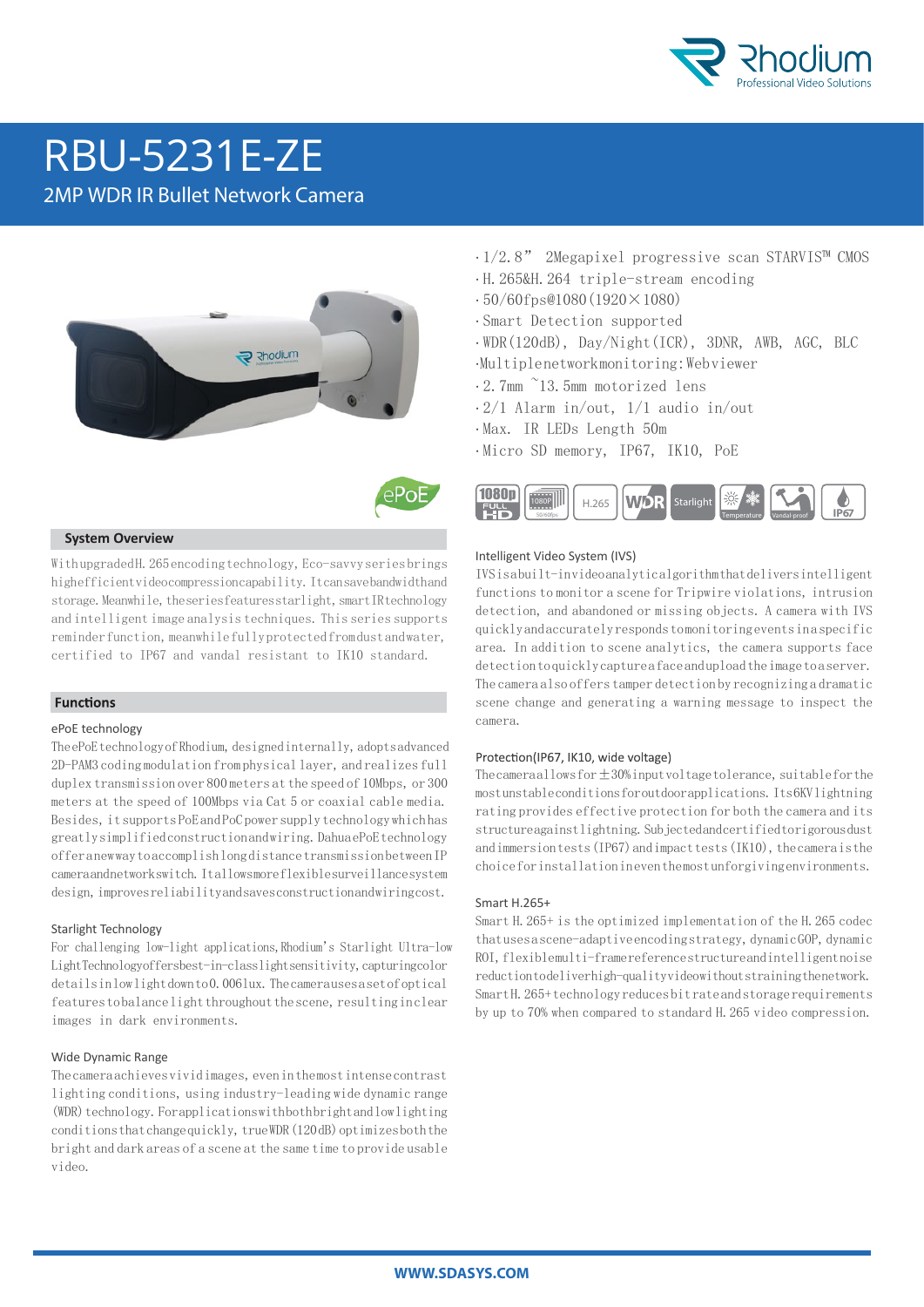## **RBU-5231E-ZE**



|                                 | <b>Technical Specification</b> |                                                                                                              |                                                                                         |           |           |
|---------------------------------|--------------------------------|--------------------------------------------------------------------------------------------------------------|-----------------------------------------------------------------------------------------|-----------|-----------|
| Camera                          |                                |                                                                                                              |                                                                                         |           |           |
| Image Sensor                    |                                | 1/2.8"                                                                                                       | 2Megapixel progressive scan CMOS                                                        |           |           |
| <b>Effective Pixels</b>         |                                | 1920(H) x 1080(V)                                                                                            |                                                                                         |           |           |
| RAM/ROM                         |                                | 256MB/32MB                                                                                                   |                                                                                         |           |           |
| <b>Scanning System</b>          |                                | Progressive                                                                                                  |                                                                                         |           |           |
| <b>Electronic Shutter Speed</b> |                                | Auto/Manual, 1/3(4)~1/100000s                                                                                |                                                                                         |           |           |
| Minimum Illumination            |                                | $OLux/F1.4$ (IR on)                                                                                          | $0.006$ Lux/F1.4 (Color, $1/3s$ , 30IRE)<br>$0.05$ Lux/F1.4 (Color, $1/30$ s, $30$ IRE) |           |           |
| S/N Ratio                       |                                | More than 50dB                                                                                               |                                                                                         |           |           |
| <b>IR Distance</b>              |                                | Distance up to 50m (164ft)                                                                                   |                                                                                         |           |           |
| IR On/Off Control               |                                | Auto/ Manual                                                                                                 |                                                                                         |           |           |
| <b>IR LEDS</b>                  |                                | $\overline{4}$                                                                                               |                                                                                         |           |           |
| Lens                            |                                |                                                                                                              |                                                                                         |           |           |
| Lens Type                       |                                | Motorized/ Auto Iris(DC)                                                                                     |                                                                                         |           |           |
| Mount Type                      |                                | Board-in                                                                                                     |                                                                                         |           |           |
| Focal Length                    |                                | $2.7$ mm $^{\sim}$ 13.5mm                                                                                    |                                                                                         |           |           |
| Max. Aperture                   |                                | F1.4                                                                                                         |                                                                                         |           |           |
| Angle of View                   |                                | H: $101^\circ$ $\degree 31^\circ$ , $V:54^\circ$ $\degree 17^\circ$                                          |                                                                                         |           |           |
| Optical Zoom                    |                                | 5x                                                                                                           |                                                                                         |           |           |
| <b>Focus Control</b>            |                                | Motorized                                                                                                    |                                                                                         |           |           |
| <b>Close Focus Distance</b>     |                                | 0.3 <sub>m</sub>                                                                                             |                                                                                         |           |           |
|                                 | Lens                           | Detect                                                                                                       | Observe                                                                                 | Recognize | Identify  |
| <b>DORI</b><br><b>Distance</b>  | W                              | 44m(144fft)                                                                                                  | 18m(59ft)                                                                               | 9m(29ft)  | 4m(13ft)  |
|                                 | Τ                              | 143m(469ft)                                                                                                  | 57m(187f t)                                                                             | 28m(92ft) | 14m(46ft) |
| Pan/Tilt/Rotation               |                                |                                                                                                              |                                                                                         |           |           |
| Pan/Tilt/Rotation Range         |                                |                                                                                                              | Pan:0 <sup>°</sup> 360°; Tilt:0° <sup>2</sup> 90°; Rotation:0° <sup>2</sup> 360°        |           |           |
| Intelligence                    |                                |                                                                                                              |                                                                                         |           |           |
| <b>IVS</b>                      |                                | Tripwire, Intrusion, Object Abandoned/Missing                                                                |                                                                                         |           |           |
| Advanced Intelligent Functions  |                                | Face Detection                                                                                               |                                                                                         |           |           |
| Video                           |                                |                                                                                                              |                                                                                         |           |           |
| Compression                     |                                | H. 265+/H. 265/H. 264+/H. 264                                                                                |                                                                                         |           |           |
| <b>Streaming Capability</b>     |                                | 3 Streams                                                                                                    |                                                                                         |           |           |
| Resolution                      |                                | 1080P(1920x1080)/1.3M(1280x960)/<br>720P(1280×720)/D1(704×576/704×480)/<br>VGA(640×480)/CIF(352×288/352×240) |                                                                                         |           |           |
|                                 |                                | Main Stream: 1080P(1~50/60fps)                                                                               |                                                                                         |           |           |
| Frame Rate                      |                                | Sub Stream: $DI(1^50/60fps)$                                                                                 |                                                                                         |           |           |

Third Stream: 1080P(1~25/30fps)

Bit Rate H.264: 24~9472Kbps H.265: 14~5632Kbps

Bit Rate Control CBR/VBR

| Day/Night                               | Auto(ICR) / Color / B/W                                                                                                                                 |  |  |  |
|-----------------------------------------|---------------------------------------------------------------------------------------------------------------------------------------------------------|--|--|--|
| <b>BLC Mode</b>                         | BLC / HLC / WDR(120dB)                                                                                                                                  |  |  |  |
| <b>White Balance</b>                    | Auto/Natural/Street Lamp/Outdoor/Manual                                                                                                                 |  |  |  |
| Gain Control                            | Auto/Manual                                                                                                                                             |  |  |  |
| Noise Reduction                         | 3D DNR                                                                                                                                                  |  |  |  |
| <b>Motion Detetion</b>                  | Off / On (4 Zone, Rectangle)                                                                                                                            |  |  |  |
| Region of Interest                      | Off / On (4 Zone)                                                                                                                                       |  |  |  |
| Electronic Image Stabilization<br>(EIS) | N/A                                                                                                                                                     |  |  |  |
| Smart IR                                | Support                                                                                                                                                 |  |  |  |
| Defog                                   | N/A                                                                                                                                                     |  |  |  |
| Digital Zoom                            | 16x                                                                                                                                                     |  |  |  |
| Flip                                    | 0°/90°/180°/270°                                                                                                                                        |  |  |  |
| Mirror                                  | Off $/$ On                                                                                                                                              |  |  |  |
| <b>Privacy Masking</b>                  | Off / On (4 Area, Rectangle)                                                                                                                            |  |  |  |
| Audio                                   |                                                                                                                                                         |  |  |  |
| Compression                             | G.711a/ G.711Mu/ AAC/ G.726                                                                                                                             |  |  |  |
| Network                                 |                                                                                                                                                         |  |  |  |
| Ethernet                                | RJ-45 (10/100Base-T)                                                                                                                                    |  |  |  |
| Protocol                                | HTTP; HTTPs; TCP; ARP; RTSP; RTP; UDP; SMTP;<br>FTP; DHCP; DNS; DDNS; PPPOE; IPv4/v6; QoS;<br>UPnP;NTP; Bonjour; 802.1x; Multicast; ICMP;<br>IGMP; SNMP |  |  |  |
| Interoperability                        | ONVIF, PSIA, CGI                                                                                                                                        |  |  |  |
| <b>Streaming Method</b>                 | Unicast / Multicast                                                                                                                                     |  |  |  |
| Max. User Access                        | 10 Users /20 Users                                                                                                                                      |  |  |  |
| Edge Storage                            | <b>NAS</b><br>Local PC for instant recording<br>Mirco SD card 128GB                                                                                     |  |  |  |
| Web Viewer                              | IE, Chrome, Firefox, Safari                                                                                                                             |  |  |  |
| Management Software                     | Smart PSS, DSS, Easy4ip                                                                                                                                 |  |  |  |
| Smart Phone                             | IOS, Android                                                                                                                                            |  |  |  |
| Certifications                          |                                                                                                                                                         |  |  |  |
| Certifications                          | CE (EN 60950:2000)<br>UL:UL60950-1<br>FCC: FCC Part 15 Subpart B                                                                                        |  |  |  |
| Interface                               |                                                                                                                                                         |  |  |  |
| Video Interface                         | 1 Port(For adjustment only)                                                                                                                             |  |  |  |
| Audio Interface                         | $1/1$ channel $In/0ut$                                                                                                                                  |  |  |  |
| <b>RS485</b>                            | N/A                                                                                                                                                     |  |  |  |
| Alarm                                   | 2 channel In: 5mA 5VDC<br>1 channel Out: 300mA 12VDC                                                                                                    |  |  |  |
| Electrical                              |                                                                                                                                                         |  |  |  |
| Power Supply                            | DC12V, PoE (802.3af) (Class 0)                                                                                                                          |  |  |  |
| Power Consumption                       | $\triangle 12.95W$                                                                                                                                      |  |  |  |
|                                         |                                                                                                                                                         |  |  |  |